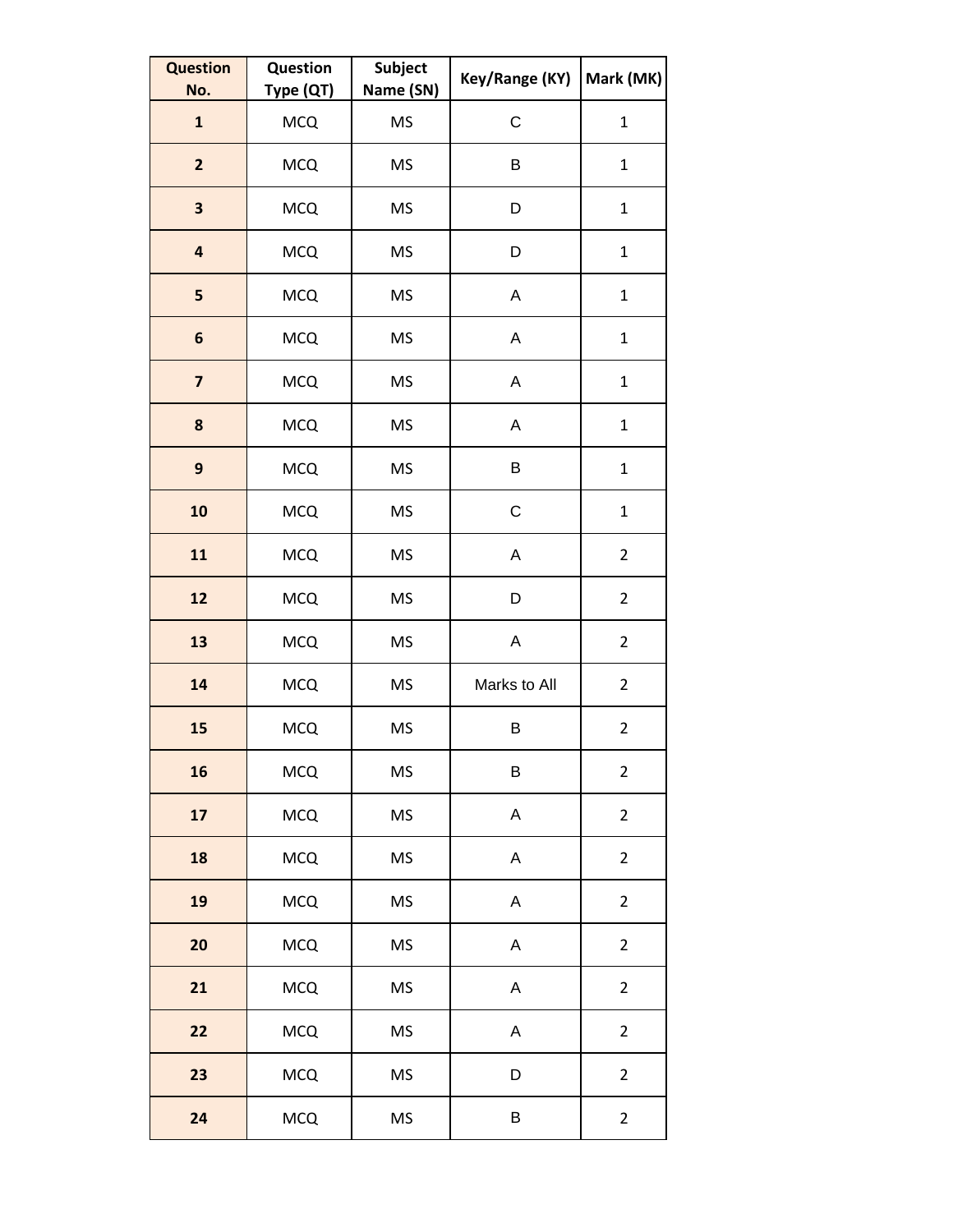| <b>Question</b><br>No. | <b>Question</b><br>Type (QT) | <b>Subject</b><br>Name (SN) | Key/Range (KY) | Mark (MK)      |
|------------------------|------------------------------|-----------------------------|----------------|----------------|
| 25                     | <b>MCQ</b>                   | <b>MS</b>                   | C              | $\overline{2}$ |
| 26                     | <b>MCQ</b>                   | MS                          | D              | $\overline{2}$ |
| 27                     | <b>MCQ</b>                   | MS                          | Α              | $\overline{2}$ |
| 28                     | <b>MCQ</b>                   | MS                          | B              | $\overline{2}$ |
| 29                     | <b>MCQ</b>                   | <b>MS</b>                   | Β              | $\overline{2}$ |
| 30                     | <b>MCQ</b>                   | MS                          | $\mathsf C$    | $\overline{2}$ |
| 31                     | <b>MSQ</b>                   | MS                          | A, B, D        | $\overline{2}$ |
| 32                     | <b>MSQ</b>                   | <b>MS</b>                   | A, B, C, D     | $\overline{2}$ |
| 33                     | <b>MSQ</b>                   | MS                          | A, C, D        | $\overline{2}$ |
| 34                     | <b>MSQ</b>                   | MS                          | A, C, D        | $\overline{2}$ |
| 35                     | <b>MSQ</b>                   | <b>MS</b>                   | A, B, C        | $\overline{2}$ |
| 36                     | <b>MSQ</b>                   | MS                          | B, C, D        | $\overline{2}$ |
| 37                     | <b>MSQ</b>                   | MS                          | A, B, C, D     | $\overline{2}$ |
| 38                     | <b>MSQ</b>                   | MS                          | A, C           | $\overline{2}$ |
| 39                     | <b>MSQ</b>                   | MS                          | B, C           | $\overline{2}$ |
| 40                     | <b>MSQ</b>                   | <b>MS</b>                   | A, B           | $\overline{2}$ |
| 41                     | <b>NAT</b>                   | <b>MS</b>                   | 8              | $\mathbf 1$    |
| 42                     | <b>NAT</b>                   | MS                          | 2022           | 1              |
| 43                     | <b>NAT</b>                   | <b>MS</b>                   | 3.45 to 3.55   | 1              |
| 44                     | <b>NAT</b>                   | <b>MS</b>                   | 0.15 to 0.18   | $\mathbf 1$    |
| 45                     | <b>NAT</b>                   | MS                          | $\overline{2}$ | 1              |
| 46                     | <b>NAT</b>                   | <b>MS</b>                   | 0.17 to 0.19   | 1              |
| 47                     | <b>NAT</b>                   | <b>MS</b>                   | 0.23 to 0.27   | $\mathbf 1$    |
| 48                     | <b>NAT</b>                   | MS                          | 0.39 to 0.43   | $\mathbf 1$    |